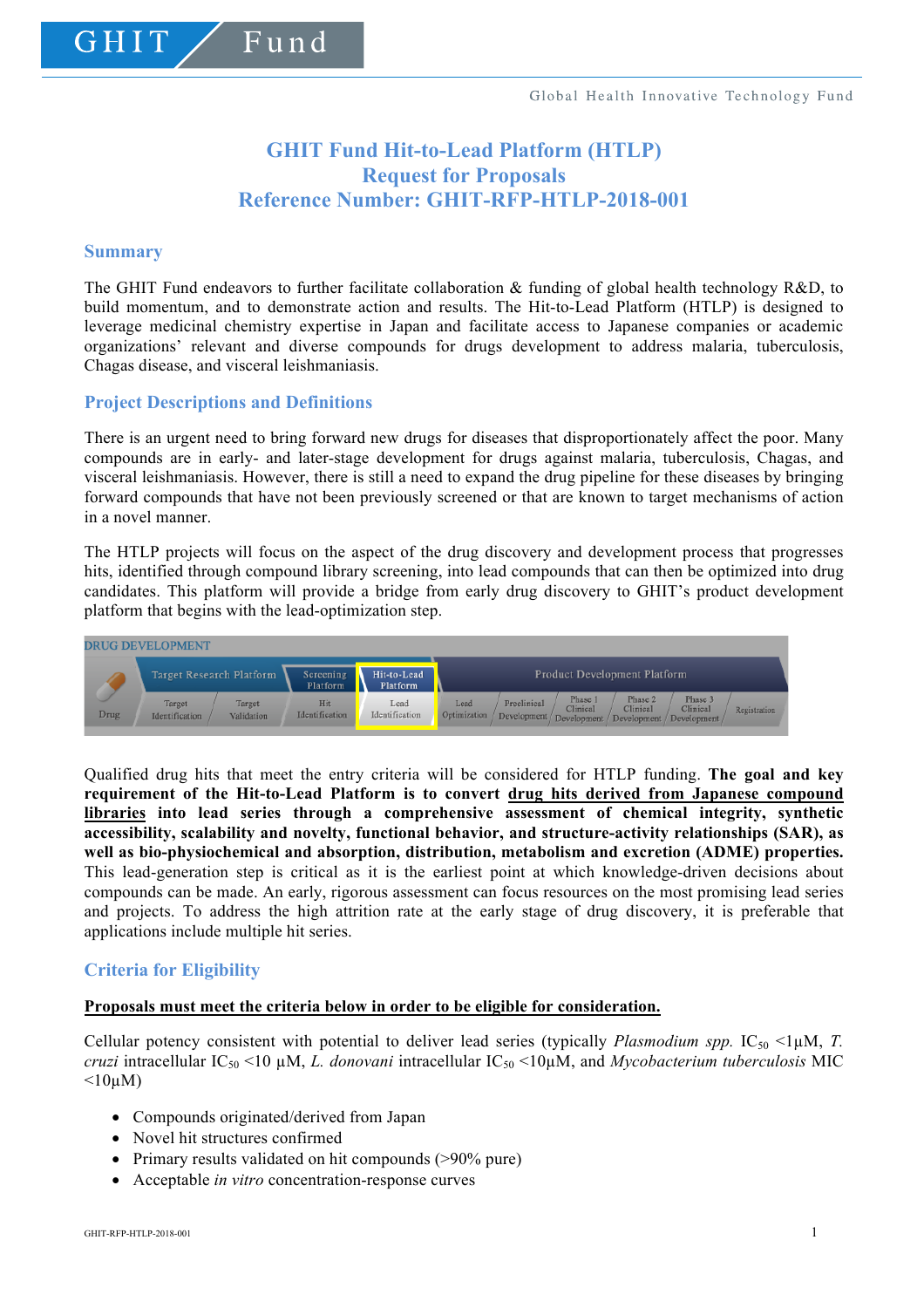• Preliminary SAR with existing analogues

Fund

- Progressable chemotypes
- $>10$ -fold selectivity for cytotoxicity using a mammalian cell line (e.g. HepG2)
- Adequate selectivity in counter  $assay(s)$
- No blocking intellectual property (IP)
- No major synthesis or formulation issues anticipated

# **Project Outcomes**

## **Generic criteria**

GHIT

- TPP (Target Product Profile)/TCP (Target Candidate Profile) defined
- Acceptable *in vitro* potency. Oral efficacy in appropriate disease model (see below)
- Potential to deliver compounds with sufficient potency and favorable physicochemical properties (i.e., tractable SAR and structure liability relationships) with properties within the series within 10 fold of the TCP/ TPP
- Synthetic chemistry amenable to rapid series expansion preferred
- $\bullet$  >10 fold selectivity with respect to cytotoxicity
- Acceptable physicochemical properties (typically solubility in  $PBS >10\mu$ M, acceptable lipophilicity)
- Manageable ADME/Toxicity profile (liver microsome stability, plasma binding, permeability, CYP inhibition, hERG inhibition and, typically, secondary pharmacology selectivity profile)
- Oral bioavailability in rodents demonstrated  $(> 25\%)$
- No known toxicophores or undesirable reactive groups and no chemical feature with a liability associated with the pharmacophore; however, if required for biological activity, some indication that its toxicity can be managed
- No acute toxicity from in vivo efficacy studies
- Liabilities of the series understood and a rationale generated for why they can be overcome in the subsequent optimization phase
- No apparent IP obstacles for progression of this series

## **Malaria**

- *In vitro* potency against wild type and resistant strains within 10 fold of Target Candidate Profile (TCP)
- Frontrunners tested across the entire malaria life-cycle and specialist mechanistic assays so series' profile and potential for each TCP understood
- In vivo efficacy criteria:
	- $\checkmark$  Blood stages (TCP1 and TCP2): Observed parasite clearance in a *P. falciparum* infected SCID mouse model when given orally:  $ED_{90} < 50$ mg/kg
	- $\checkmark$  Anti-relapse (TCP3a): no *in vivo* criteria demonstrated anti-hypnozoite activity *in vitro*
	- $\checkmark$  Transmission-blocking (TCP3b): Potency in functional gametocyte assay (gamete formation) in a similar range to the *in vitro* asexual blood stage potency
	- Chemoprotection (TCP4): Efficacy in a prophylaxis model of malaria;  $ED_{90} < 50$ mg/kg

\*For more information regarding TCPs and TPPs, please refer to the following URL: https://www.mmv.org/research-development/information-scientists/target-product-profiles-target-candidateprofiles

## **Tuberculosis**

- Good *in vitro* activity against replicating and preferably also non-replicating *M. tuberculosis* (MIC under aerobic conditions (MABA)<5 µM and/ or under anaerobic conditions (LORA)<20 µM)
- Bactericidal activity preferred
- Preliminary indication of safety and efficacy demonstrated in mice (greater than 0.5 log CFU reduction at doses equal to or less than 400 mg/kg in a mouse acute infection model)
- No cross resistance with existing TB drugs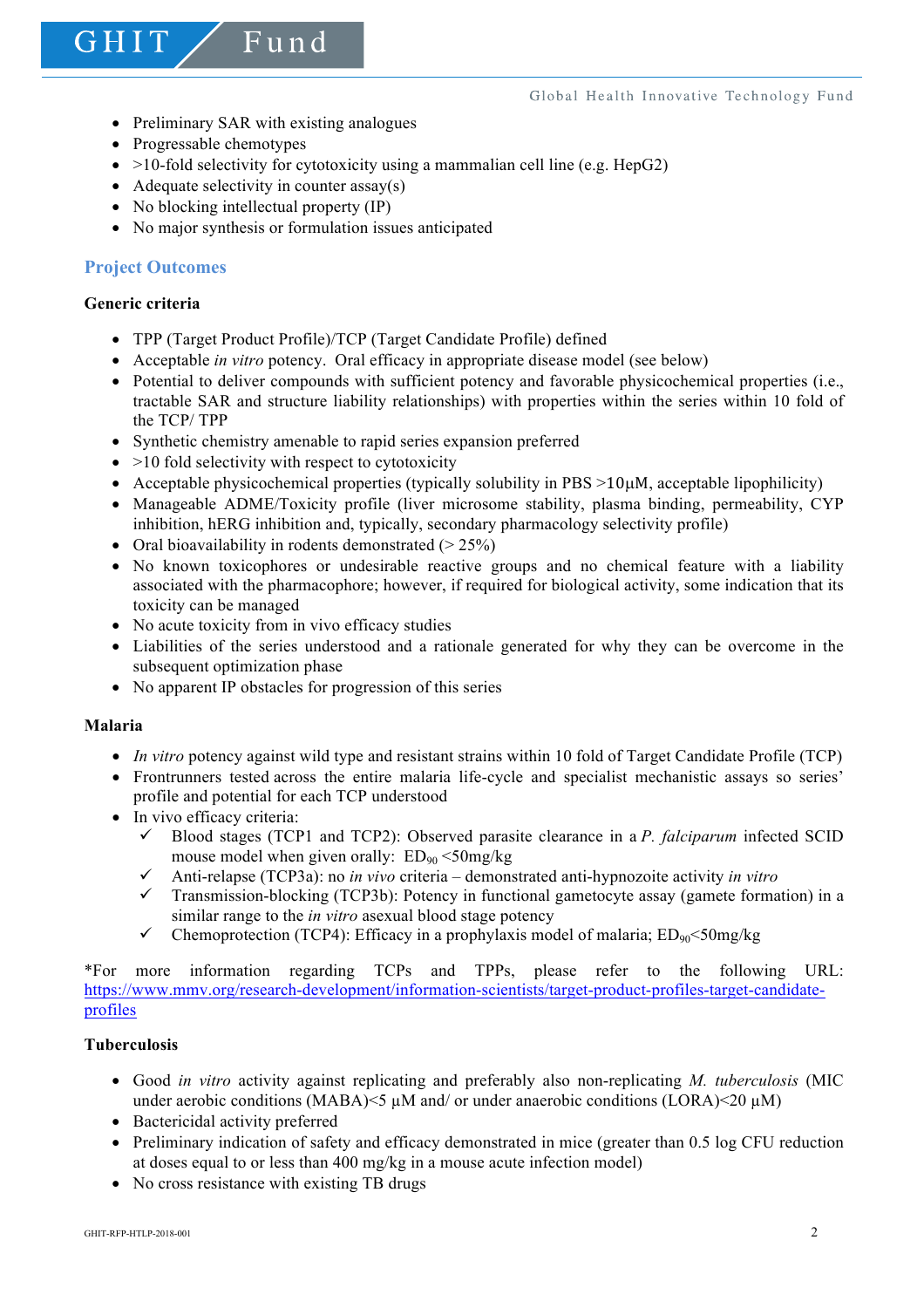GHIT

• *In vitro* potency within 10 fold of TPP

 $F$ und

• Acute mouse model of Chagas disease: 80% parasitaemia reduction or no parasites detected at the end of treatment and an increase in life span (10 x 50mg/kg *p.o.*)

#### **Visceral leishmaniasis**

- *In vitro* potency within 10 fold of TPP
- Mouse (or hamster) model (infected with *L. donovani* or *L. infantum*): >70% reduction in liver parasitaemia after 5 x 50mg/kg *p.o. q.d.* or *b.i.d*.

# **Eligible Collaboration Partners**

The GHIT Fund **requires** each HTLP project to have a collaboration with one of the three leading drug development PDPs as a partner: **Medicines for Malaria Venture (MMV)**, **Drugs for Neglected Diseases**  *initiative* **(DND***i***), and the Global Alliance for TB Drug Development (GATB). A partnership with one of the above PDPs needs to have been solidified at the time of ITA and proposal submission.**

There is no set format for a collaborative project. However, it is important that each partner is contributing significantly to the collaboration. For example, an international organization working only with a Japanese contract research organization would not qualify for funding.

The GHIT Fund has data access and product access policies that must be followed by development partners (https://www.ghitfund.org/applyforfunding/accesspolicy/en). All partners to the partnership will need to sign an agreement with the GHIT Fund that includes access principles (data/ IP and product).

## **Application Process and Instructions**

All correspondence and documents relating to this RFP shall be written in English. The applicant shall bear all costs associated with the preparation and submission of the proposal, including costs associated with proposal development, presentation, and contract and agreement negotiation (unless otherwise noted by the GHIT Fund).

## *Intent to Apply*

Interested applicants must complete the *GHIT-RFP-HTLP-2018-001\_IntentToApply.docx* document and return it by email to HTLPResponse@ghitfund.org by **10:00am Tokyo time June 15, 2018** (use email subject line: GHIT-RFP-HTLP-2018-001 Intent to Apply). Please do not submit any other documents to the GHIT Fund other than the Intent to Apply form.

Applicants who submit the *Intent to Apply* document will receive a confirmation email. The GHIT Fund staff will then perform an initial partnership and scope eligibility assessment. **Only eligible applicants will be invited to submit the full proposal and will receive the proposal templates from the GHIT Fund**. In addition, an individual Project ID will be assigned to each eligible proposal.

#### *Proposal Submission*

Eligible applicants are required to submit their completed proposal to HTLPResponse@ghitfund.org by **10:00am Tokyo time on June 29, 2018** (use email subject line: [Project ID] GHIT-RFP-HTLP-2018- 001 Proposal). Applicants who successfully submit their proposal document will receive a confirmation email. Proposals may not be modified after the submission due date (unless applicants receive the request from the GHIT Fund).

Proposals must be reviewed and approved by all the collaboration partners who are participating in the project prior to submission. The *Collaboration Partners' Approval* form (*Collaboration\_Partners'\_Approval.docx*)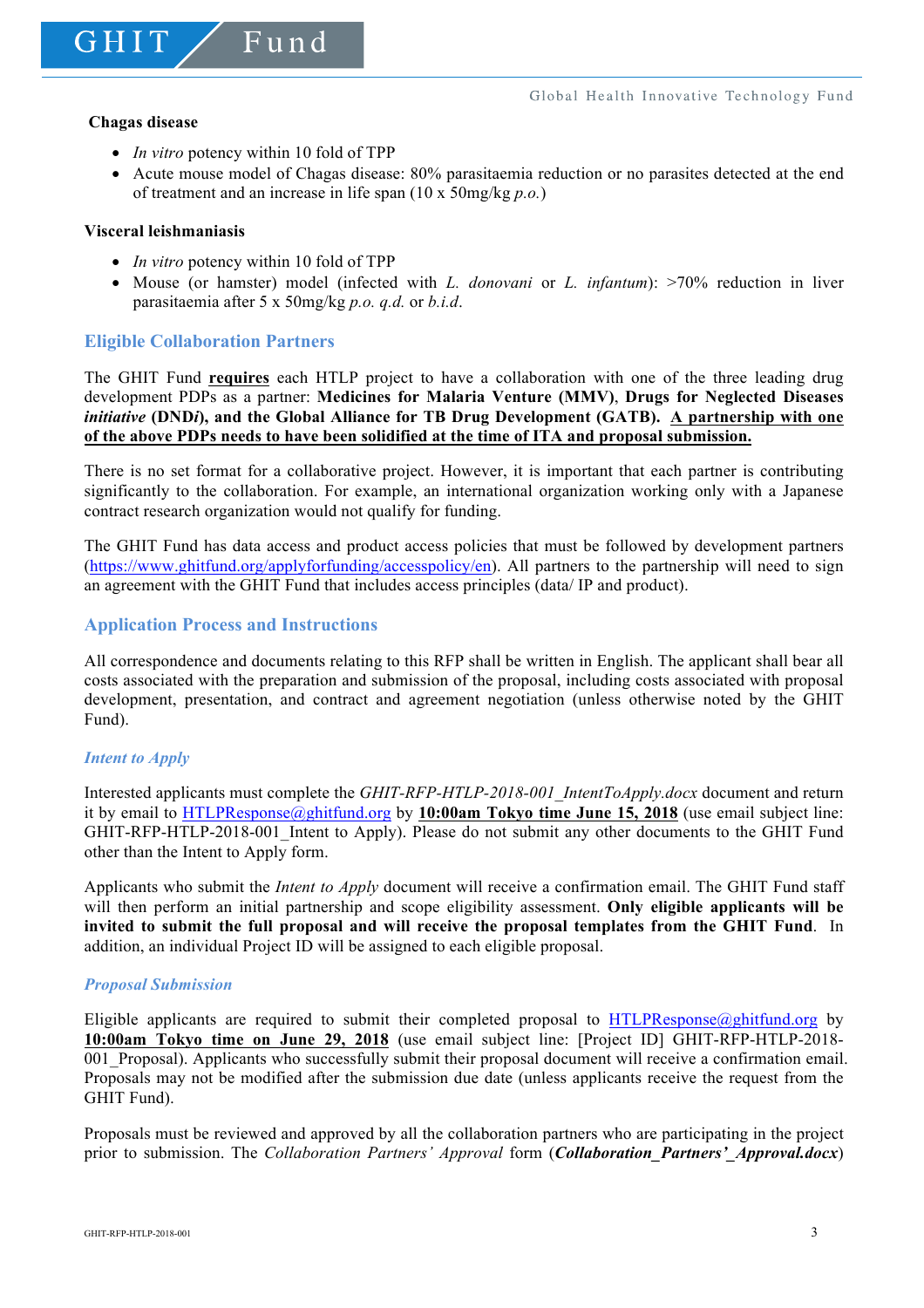must be signed by all the collaboration partners and a PDF copy must be submitted along with other proposal documents.

The GHIT Fund may, at its own discretion, extend the closing date by notifying applicants. Proposals received after the closing date for submission without prior agreement will be ineligible for consideration, but may be resubmitted in response to future RFPs.

## *RFP Questions*

GHIT

Prospective applicants may also submit RFP questions to HTLPResponse@ghitfund.org until **10:00am Tokyo time on June 22, 2018** (please use email subject line: **GHIT-RFP-HTLP-2018-001\_Questions**). Please note that it may take time for the GHIT Fund Management Team to respond to your inquiries, so make sure to address your questions well in advance of the submission deadlines. A Frequently Asked Questions (FAQ) page is also available on the GHIT Fund website for reference: https://www.ghitfund.org/applyforfunding/investmentfaq/en.

# **Proposal Evaluation**

# *Preliminary Examination of Proposals*

Proposals will initially be examined to determine whether the:

Fund

- Partnership meets the GHIT Fund eligibility criteria
- Project objectives are aligned with the RFP-specified scope
- Proposal is complete and addresses all required content

GHIT Fund staff may ask clarifying questions or request additional information, as needed, to qualify proposals for evaluation.

#### *Technical Evaluation*

All eligible proposals will be evaluated based on the following criteria by the External Panel including Japanese and non-Japanese panels, which is comprised of several experts in the discovery and development of global health technologies, each of whom possesses the experience to objectively evaluate the proposal content.

- Scientific and technical merit (e.g., sound approach and methodology, level of innovation, overall quality and comprehensiveness)
- Potential Impact (e.g., how it will address a global health priority)
- Partnership and project management (e.g., collaboration capabilities and expertise, project history and performance, risk management, budget)

If a proposal has already been deemed technically or scientifically sound and aligned with global health needs by an established independent scientific or technical advisory committee (such as those established by PDPs), the partnership is expected to include a summary of the outcome of that review in their proposal submission.

After the review process, the External Panel will provide funding recommendations to the HTLP Sub-Committee, which is comprised of selected GHIT Selection Committee members, who review and approve funding recommendations.

Please note that the GHIT Fund Management Team does not have influence, authority, or decision power on the review and evaluation, funding recommendations, and award or non-award decisions of submitted proposals by the Expert Panel, Selection Committee, Sub-Committee, and the Board of Directors. In addition, submission of the Intent to Apply form and proposal documents to the GHIT Fund does not guarantee an automatic funding approval for your proposal.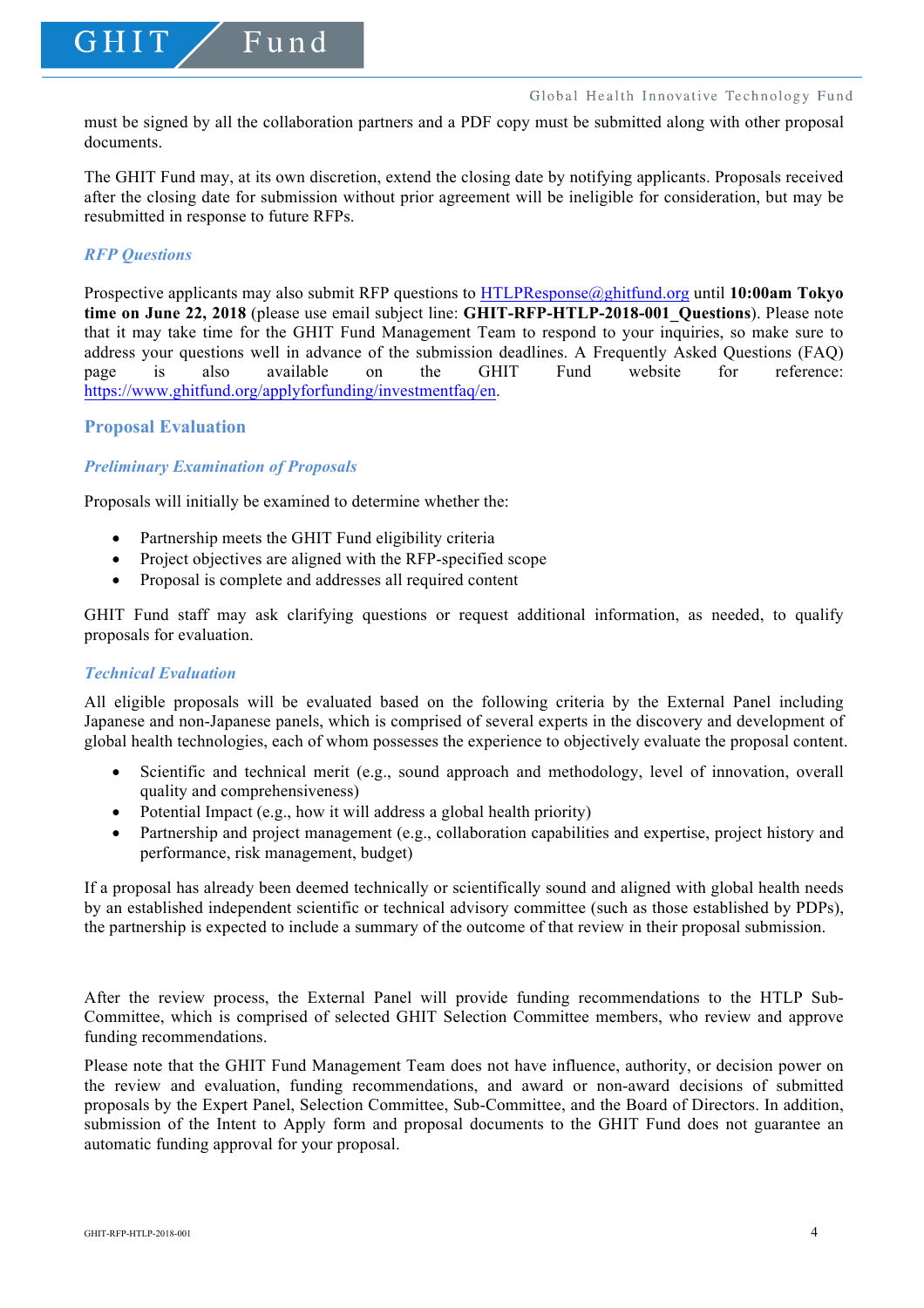# **Award Administration and Conditions**

GHIT

Fund

After the HTLP Sub-Committee approval, the GHIT Fund will notify applicants of the award decision by email. **Please note that GHIT Fund is not able to provide formal feedback to applicants receiving a nonaward decision.**

If the proposal is selected and the applicant receives an award notification, all partners are required to sign the Investment Agreement with the GHIT Fund and also submit a collaboration partners' contractual agreement which clearly defines the roles and responsibilities of all collaboration partners, within one month from award notification. Please be aware that the award may be void if this condition is not met.

Applicants are required to identify the designated development partner (investment recipient) and all other collaboration partners. The designated development partner will be responsible for the performance of all its collaborating partners. A representative of the designated development partner will serve as the main GHIT Fund point of contact and will be responsible for all GHIT Fund discussions and negotiations.

**Investments will be awarded for a period of up to two years and reflecting the agreed activities and conditions based on the award notification from the GHIT Fund. The funding allocation will be milestone-based.** The GHIT Fund has the right to terminate the Investment Agreement if, but not limited to:

- The partnership disbands prior to satisfying its investment project obligations
- The progress of work is such that the obligations undertaken by the partnership will not be fulfilled
- The partnership fails to meet the milestones or goals specified in the investment agreement

If an investment contract is terminated, the GHIT Fund reserves the right to cancel future payments, reclaim paid funds, or mandate that paid funds be redirected to other charitable activities. In lieu of termination, the GHIT Fund may choose to renegotiate the terms of the existing Investment Agreement.

#### **Data Access Policy**

The aim of our Data Access Policy is to articulate the principles that promote the transparency of and accessibility to data related to the safety and efficacy of healthcare technologies. This policy and its principles apply to data generated through activities primarily funded by the GHIT Fund, including but not limited to, those related to the discovery, development, and/or delivery of healthcare technologies.

All data and its processes for access will be transparent and clearly defined with the aim to ensure data quality, security, and equitable access. All data and findings will be disclosed in a broad and prompt manner in order to optimize prospects for the translation of findings in the global advancement of new healthcare technologies. Grantees should utilize public-access repositories and, if unavailable, should use alternatives for access that can ensure the transmission of new scientific findings to the larger research and development community globally.

Respect must be given to individuals and communities from or about whom data are collected. Respect must also be given to all matters of confidentiality and attribution as they pertain to researchers, evaluators, and their collaborators. Confidentiality and respect for such should be fully recognized where necessary or required by law or regulation.

Any and all existing data and findings owned by a grantee at the initiation of a project, including but not limited to information, know-how or intellectual property, will remain that of the original holder. The original holder may share, assign, or license their rights to a third party.

Ownership of any and all data and findings that is obtained or created through activities funded by the GHIT Fund and that can be applied for any intellectual property rights will be discussed and negotiated between participants and/or grantees of a project. All final agreements shall be in alignment with the licensing and pricing principles outlined below.